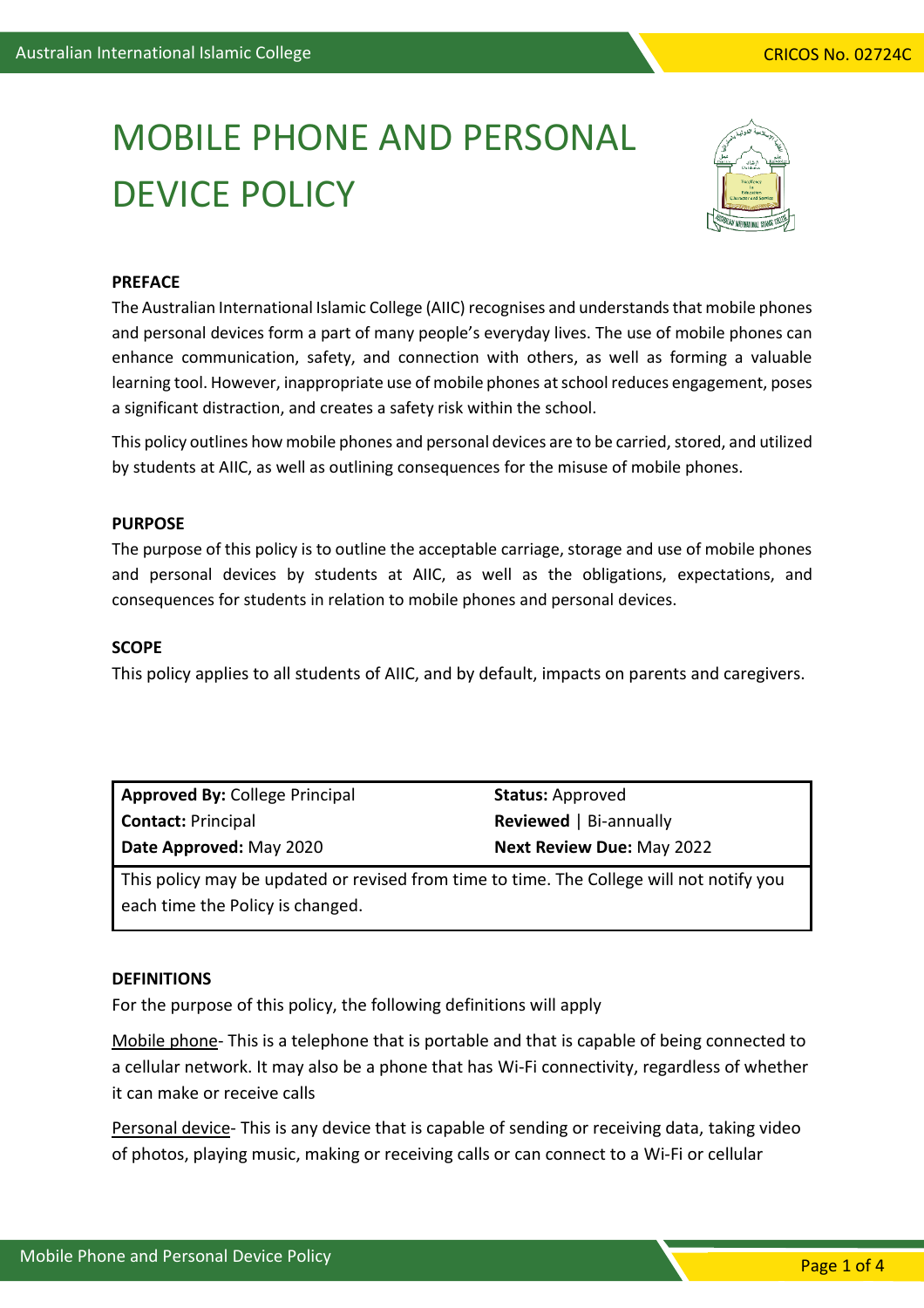network, and which is not supplied by the school. Examples include smart watches, personal laptops, tablet computers, MP3 players, voice recorders, digital cameras

## **EXEMPTIONS**

Personal devices that are for the sole purpose of monitoring, recording or assisting with a student's medical condition, and which are approved by the Principal are exempt from this policy.

#### **POLICY STATEMENT**

The Australian International Islamic College strictly forbids the use of mobile phones and personal devices by students whilst they are in attendance at school, or while they are representing the College on excursions and the like.

#### **CYBERBULLYING**

The Australian International Islamic College has a strict, and non-negotiable policy regarding bullying. Any student who uses a personal device to bully, harass, intimidate or to incite others will be dealt with under the anti-bullying policy, regardless of whether the behaviour occurred at school or outside of school. Behaviour of any AIIC student on a personal device that impacts on another AIIC student, whether at school or at home is the concern of the school and we will act swiftly in this regard.

#### **CARRIAGE AND STORAGE**

Students are expected to abide by the strict "Off and Away" parameters in relation to mobile phones and personal devices. This means, strictly speaking, that any mobile phone or personal device that is brought on campus must be turned off, and put away. The student is not permitted to touch the device, to have it on their person, to switch it on or to use it in any way whilst at school. A student is deemed to be at school from the time they arrive, to the time they leave.

Any student who brings a mobile phone to school is doing so at their own risk and AIIC takes no responsibility for lost or stolen devices. AIIC does not collect or store devices for students.

## **ACCEPTABLE USE**

The Australian International Islamic College recognizes and accepts that for some families, the carriage of a mobile phone is a safety network, allowing students to be in contact with parents and siblings. The only acceptable use of a mobile phone or personal device is

- With the express consent of a Head of School; and
- In the Office; and
- In the presence of a Head of School

# **UNACCEPTABLE CONDUCT**

Students are forbidden to use their mobile phone or personal device whilst at school. Conduct that is strictly forbidden whilst at school includes-